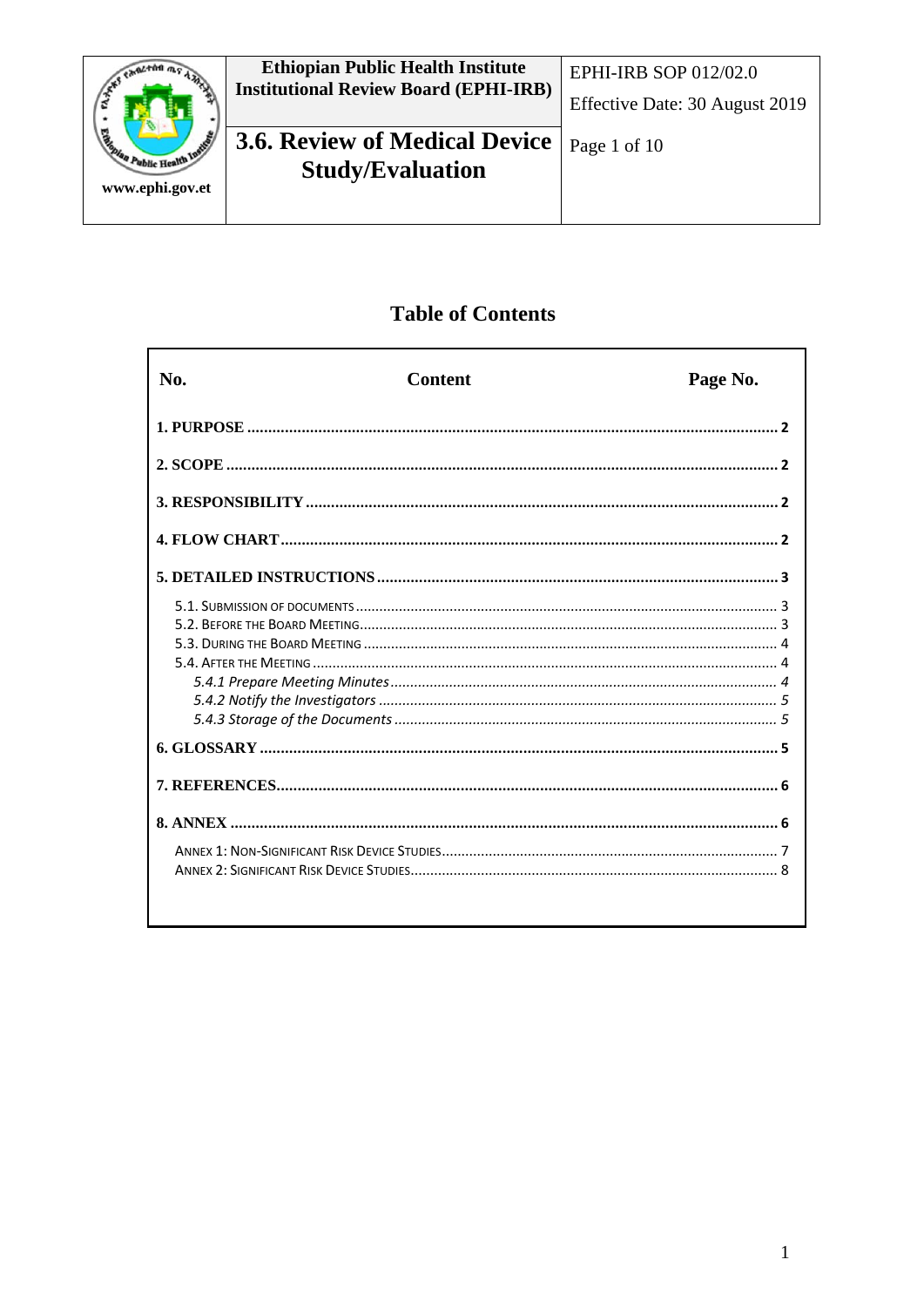

# <span id="page-1-0"></span>**1. Purpose**

The purpose of this SOP is to provide instructions for review and approval of medical device studies submitted to the IRB.

# <span id="page-1-1"></span>**2. Scope**

This SOP applies to the submission and the review processes of protocols involving the study of new medical devices (Not registered by responsible regulatory authority in Ethiopia) in human study participants.

# <span id="page-1-2"></span>**3. Responsibility**

During the review of medical device studies, the IRB may make some different decision than those made during the review of drug studies. The IRB must determine if the proposed investigation has *Significant Risk (SR)* or *Non-significant Risk (NSR)*, and then the IRB should decide if the investigation is approved or not. In determining *SR* or *NSR*, the IRB must review all information submitted by the sponsor.

# <span id="page-1-3"></span>**4. Flow chart**

| No. | <b>Activity</b>                   | <b>Responsibility</b>               |
|-----|-----------------------------------|-------------------------------------|
|     | Submission of documents           | <b>Investigator/IRB Secretariat</b> |
|     | Activities before a Board meeting | IRB Secretariat / members /         |
|     |                                   | Reviewers                           |
| 3   | Activities during a Board meeting | IRB members / Secretariat /         |
|     |                                   | Chairperson                         |
| 4   | Activities after the meeting      | <b>IRB</b> Secretariat              |
|     | Notify the investigators          | <b>IRB</b> Secretariat              |
| 6   | Storage of the documents          | <b>IRB</b> Secretariat              |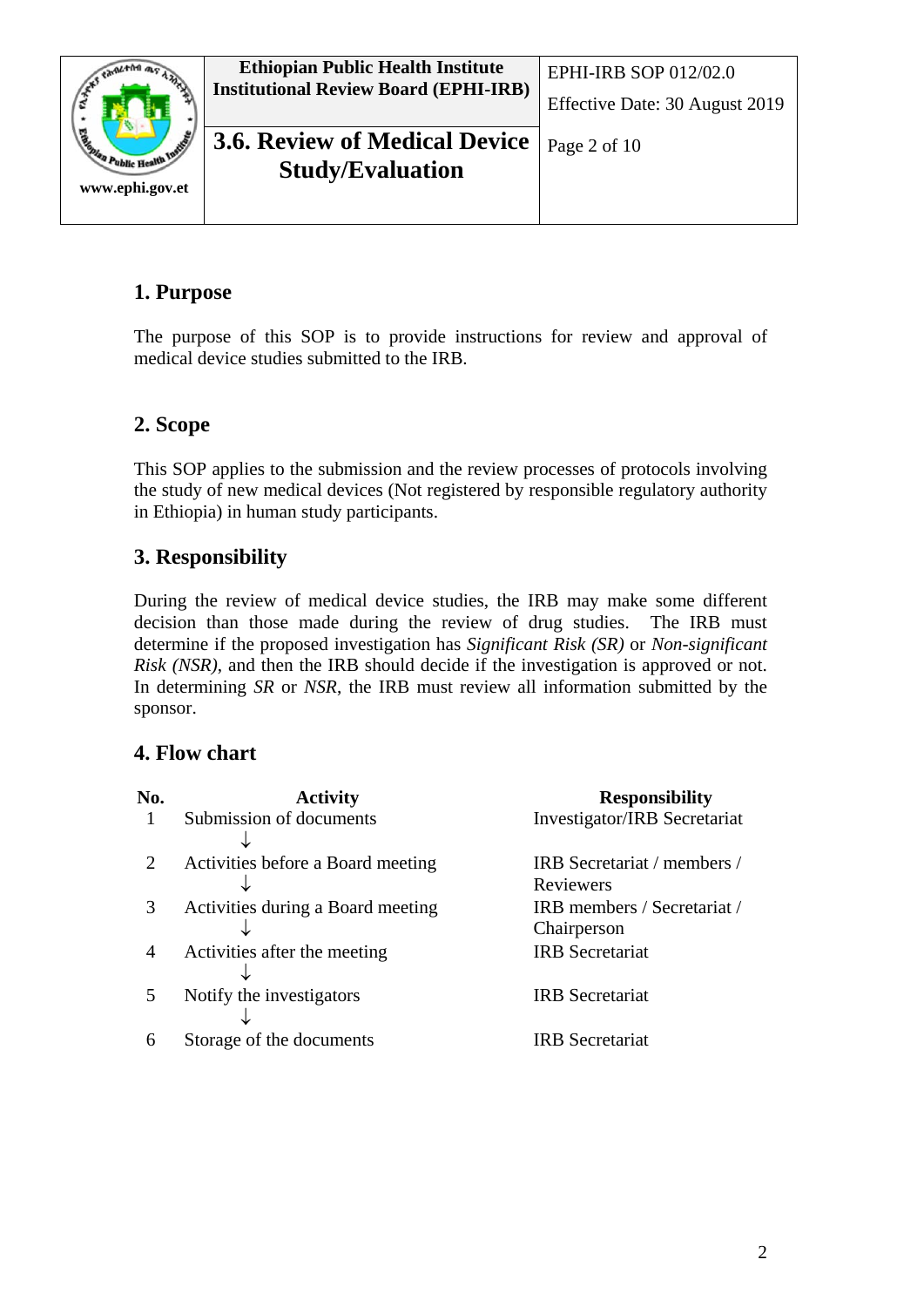

# <span id="page-2-1"></span><span id="page-2-0"></span>**5. Detailed instructions**

# **5.1. Submission of documents**

- Receive a new medical device study protocol
- Check the submitted package for completeness
- Receive Memorandum of Understanding (MoU) among collaborating parties for projects to be executed by two or more institutions
- Receive Material Transfer Agreement (MTA) between provider and recipient institutions for any biological material to be exported outside Ethiopia
- Document the checking procedure by completing a checklist form (EPHI-IRB AF 01-007/02.0, Contents of a submitted package).
- At a minimum, the IRB must receive the following documents prior to review/approval of a medical device study:
	- Proposed investigational plan
	- Informed consent form
	- Description of the device
	- Description of participant selection criteria
	- Monitoring procedures
	- Reports of prior investigations conducted with the device
	- Investigator's Curriculum Vitae
	- Investigator's professional license (s)
	- Risk assessment data / information
	- Statistics used in making the risk determination.
	- Application for Review (EPHI-IRB AF 01-011/02.0)
	- Document Received Form (EPHI-IRB AF 05-007/02.0)
	- Copies of all labeling for investigational use only
- The sponsor should inform the IRB whether other IRBs have reviewed the proposed study and what determination was made.
- The sponsor should inform the IRB of the Agency's assessment of the device's risk if such an assessment has been made.
- If the Sponsor believes the study is *NSR*, supporting information must be submitted.
- Contact the applicant to submit additional information or documents, if the application is complete.

# <span id="page-2-2"></span>**5.2. Before the Board Meeting**

- Assign reviewers to review the study, according to the assessment form
- Prepare the documents for distribution to each IRB member
- Send the documents to each IRB member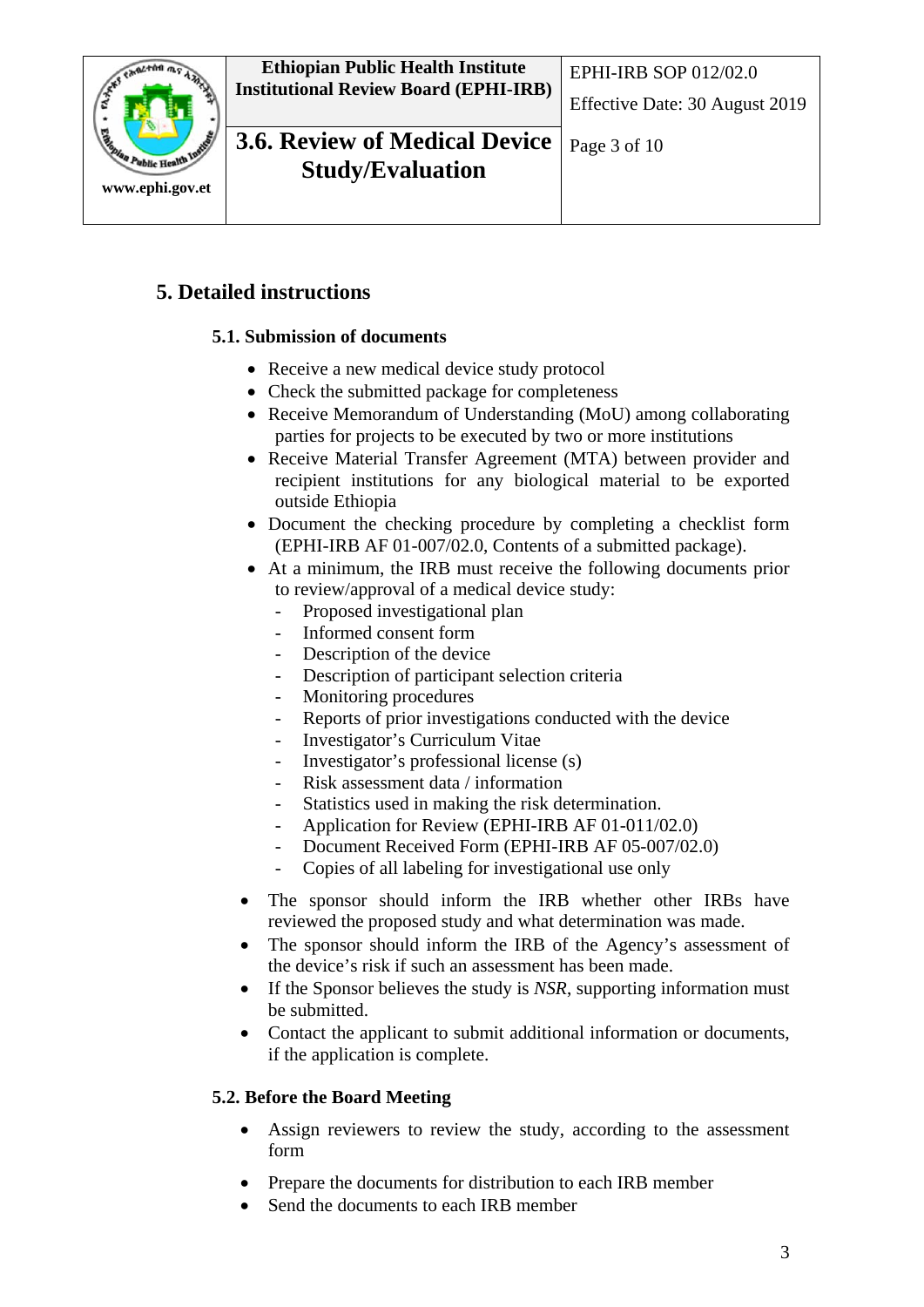

• Place the new medical device study on the meeting agenda

### <span id="page-3-0"></span>**5.3. During the Board Meeting**

- Reviewers present a brief oral or written summary of the protocol, ICF and relevant issues
- The chairperson opens discussion about whether the study is Significant Risk (*SR*) or Non-Significant Risk Device (*NSR*) (see examples in Annex 1 and 2: EPHI-IRB AF 01-012/02.0; EPHI-IRB AF 02-012/02.0)
- The Chairperson leads discussion about each document under consideration (e.g. protocol, informed consent, investigator's and site qualifications, advertisements).
- Decide the degree of risk.
- Consider whether or not the study should be approved.
- The Chairperson calls for a separate vote on each element in review. The IRB votes to either:
	- Approve the study to start as presented with no modifications
	- Approve the study to start with minor modifications to item(s) noted at the convened meeting and to be followed-up by the Secretariat and Chairperson, after receiving the requested modifications
	- Require major modifications and/or request further information to be resubmitted and subjected to review in the next full Board meeting.
	- Disapprove the study and state the reason.
- Record the vote of risk assessment in the decision form (EPHI-IRB AF 03-008/02.0) and the meeting minutes (EPHI-IRB AF 02- 022/02.0).
- Note the recommendations for changes to the protocol and/or informed consent recommended by IRB members in the minutes as 'with modifications made by Ethiopian Public Health Institute' and will be communicated to the investigator.
- Determine the frequency of Continuing Review for the approved study.

### <span id="page-3-2"></span><span id="page-3-1"></span>**5.4. After the Meeting**

### **5.4.1 Prepare Meeting Minutes**

• Follow the procedure in EPHI-IRB SOP/022/02.0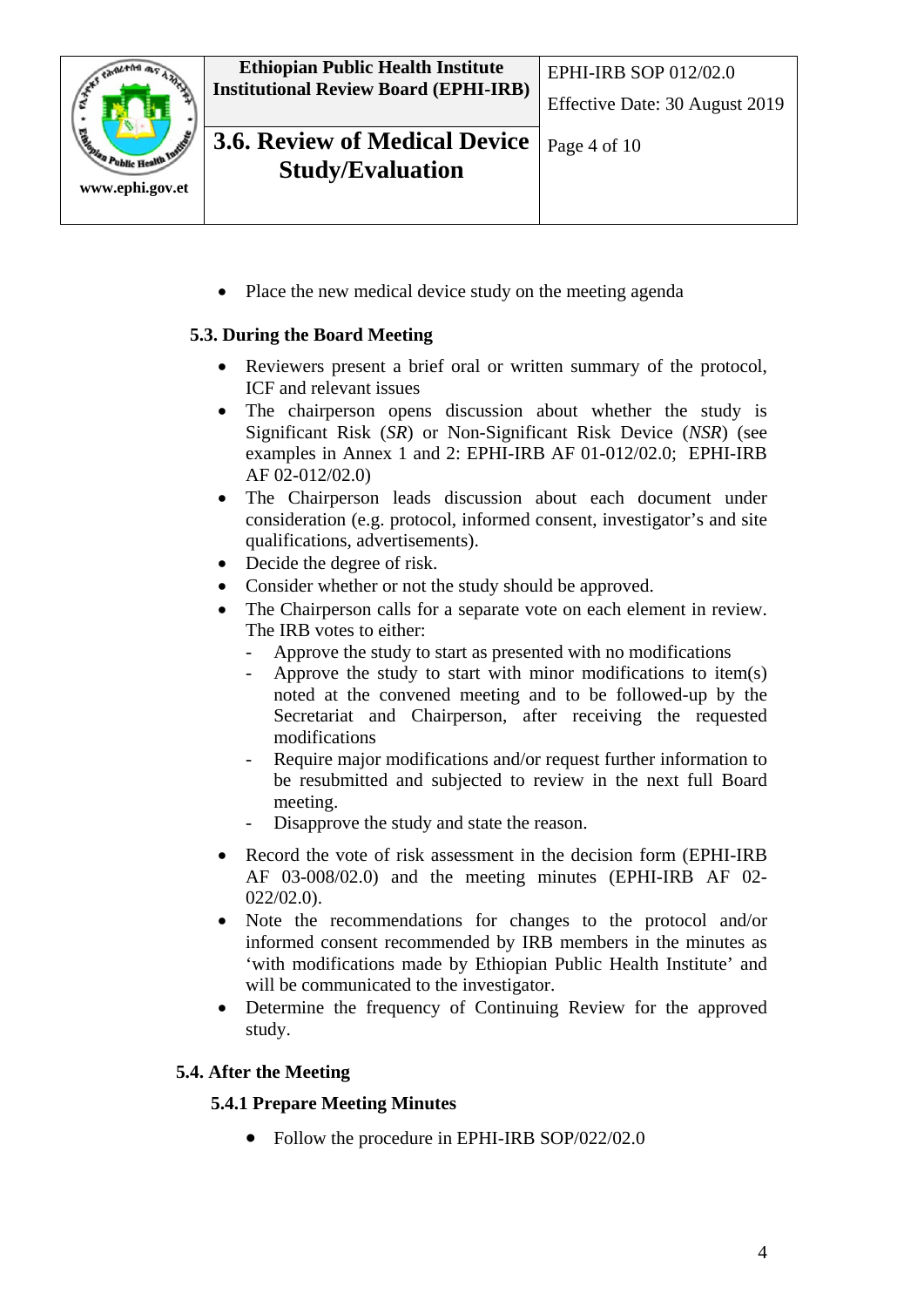

### <span id="page-4-0"></span>**5.4.2 Notify the Investigators**

- The Secretariat sends an action letter along with the approved documents to the investigator. The letter contains, at a minimum, a listing of each document approved, the date set by the IRB for frequency of continuing review, and a review of other obligations and expectations from the investigator throughout the course of the study.
- If the Board votes not to approve the study, the Chairperson or Secretariat immediately notifies the investigator in writing of the decision and the reason for disapproving the study. If the investigator wishes to appeal this decision, he or she may do so by contacting EPHI-IRB. This process is stated in the action letter provided to the investigator.
- If the IRB votes to require modifications to any of the documents, the Secretariat either generates the revisions to the documents, or sends a written request of the specific changes to the investigator asking him or her to make the necessary changes and resubmit the documents to the EPHI-IRB.

# <span id="page-4-1"></span>**5.4.3 Storage of the Documents**

- Prepare an appropriate label.
- Store the document packages in the shelf for active files.

# <span id="page-4-2"></span>**6. Glossary**

| Investigational<br><b>Medical Device</b> | Any health care product that does not achieve any of its<br>intended purposes by chemical action or by being<br>metabolized and do not cause more than minimum risk/s.<br>Medical devices may include but not limited to items such<br>as diagnostic test kits, electrodes, prescribed beds, Blood<br>pressure apparatus, stethoscope,<br>A medical device which is the object of clinical research to<br>determine its safety or effectiveness. |  |
|------------------------------------------|--------------------------------------------------------------------------------------------------------------------------------------------------------------------------------------------------------------------------------------------------------------------------------------------------------------------------------------------------------------------------------------------------------------------------------------------------|--|
| Non-significant Risk<br>Device (NSR)     | An investigational device that does not pose more than<br>minimum risk/s significant risk. A list of examples is found<br>in Annex 1 (EPHI-IRB AF 01-012/02.0)                                                                                                                                                                                                                                                                                   |  |
| <b>Risk</b>                              | The probability of harm or discomfort to study participants.                                                                                                                                                                                                                                                                                                                                                                                     |  |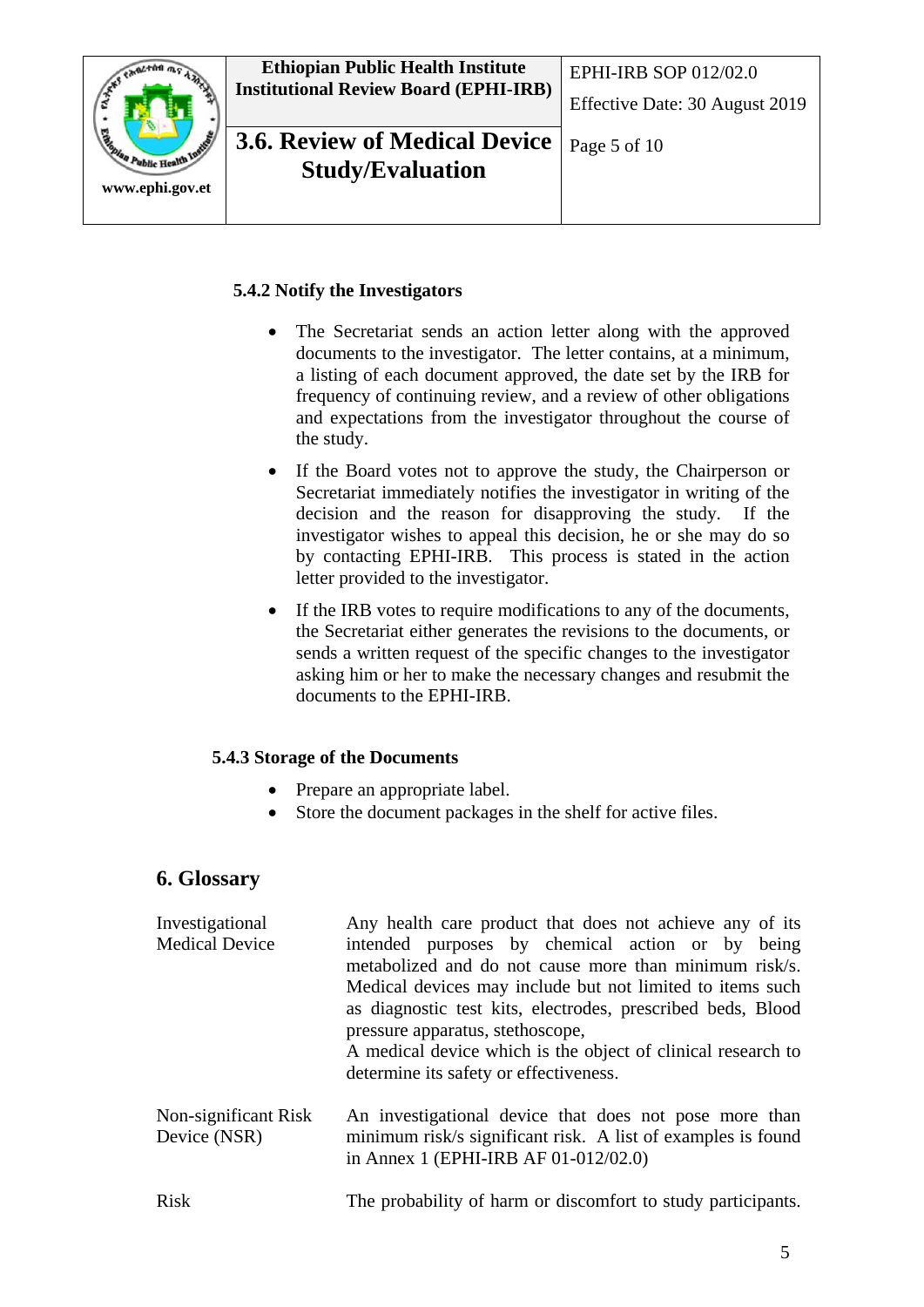

|                                 | Acceptable risk differs depending on the conditions for<br>which the product is being tested. A product for sore throat,<br>for example, will be expected to have a low incidence of<br>side effects. However, unpleasant side effects may be an<br>acceptable risk when testing a promising treatment for a life-<br>threatening illness. |
|---------------------------------|--------------------------------------------------------------------------------------------------------------------------------------------------------------------------------------------------------------------------------------------------------------------------------------------------------------------------------------------|
| Significant Risk<br>Device (SR) | An investigational device that:                                                                                                                                                                                                                                                                                                            |
|                                 | (1) is intended as an implant and presents a potential for<br>serious risk to the health, safety, or welfare of the<br>participant,                                                                                                                                                                                                        |
|                                 | (2) is purported or represented to be for a use in supporting<br>or sustaining human life and presents a potential for<br>serious risk to the health, safety, or welfare of the<br>participant,                                                                                                                                            |
|                                 | (3) is for a use of substantial importance in diagnosing,<br>curing, mitigating, or treating disease, or otherwise<br>preventing impairment of human health and presents a<br>potential for serious risk to the health, safety, or welfare                                                                                                 |

of the participant, or (4) otherwise presents a potential for serious risk to the health, safety, or welfare of the participant. A list of examples is found in Annex 2 (EPHI-IRB AF 02- 012/02.0)

# <span id="page-5-0"></span>**7. References**

- 1. CFR Code of Federal Regulation Title 21, Part 812, Food and Drug Administration, USA, USA, 2018. https:/accessdata.fda.gov/scripts/cdrh/cfdocs/cfcfr/CFRSearch.cfm?CFRPart =812&showFR=1, accessed July 28, 2019
- 2. Associated SOP: EPHI-IRB SOP/007-010/02.0; EPHI-IRB SOP/022/02.0

# <span id="page-5-1"></span>**8. Annex**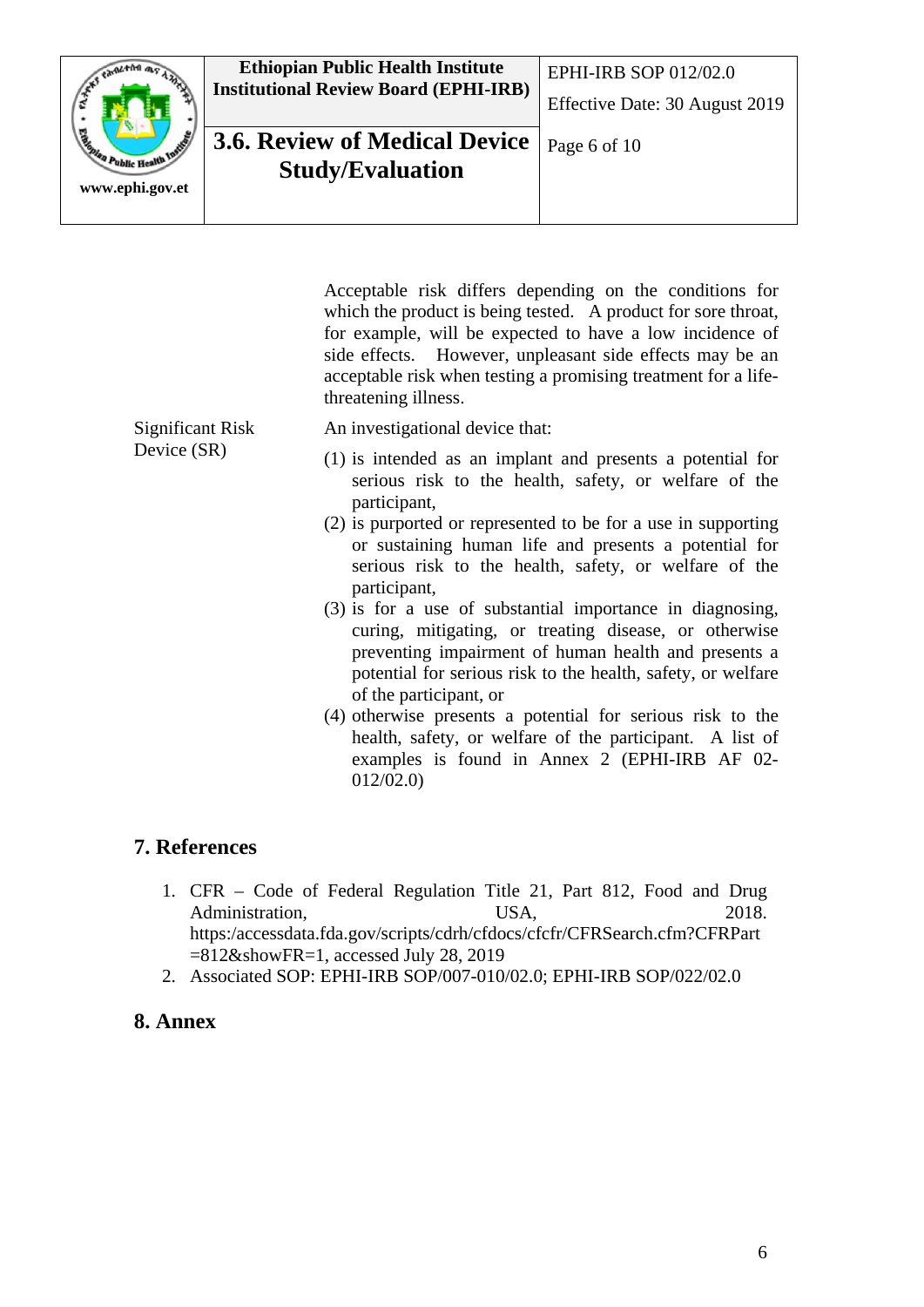

#### <span id="page-6-0"></span>Annex 1: Non-Significant Risk Device Studies (EPHI-IRB AF 01-012/02.0)

# **EXAMPLES:**

- Point of care laboratory technologies and conventional methods
	- o HIV early infant diagnosis
	- o HIV viral load testing
	- o TB diagnosis except radiation emitting equipments
	- o Rapid diagnostic tests
	- o Other disease specific diagnostic tests.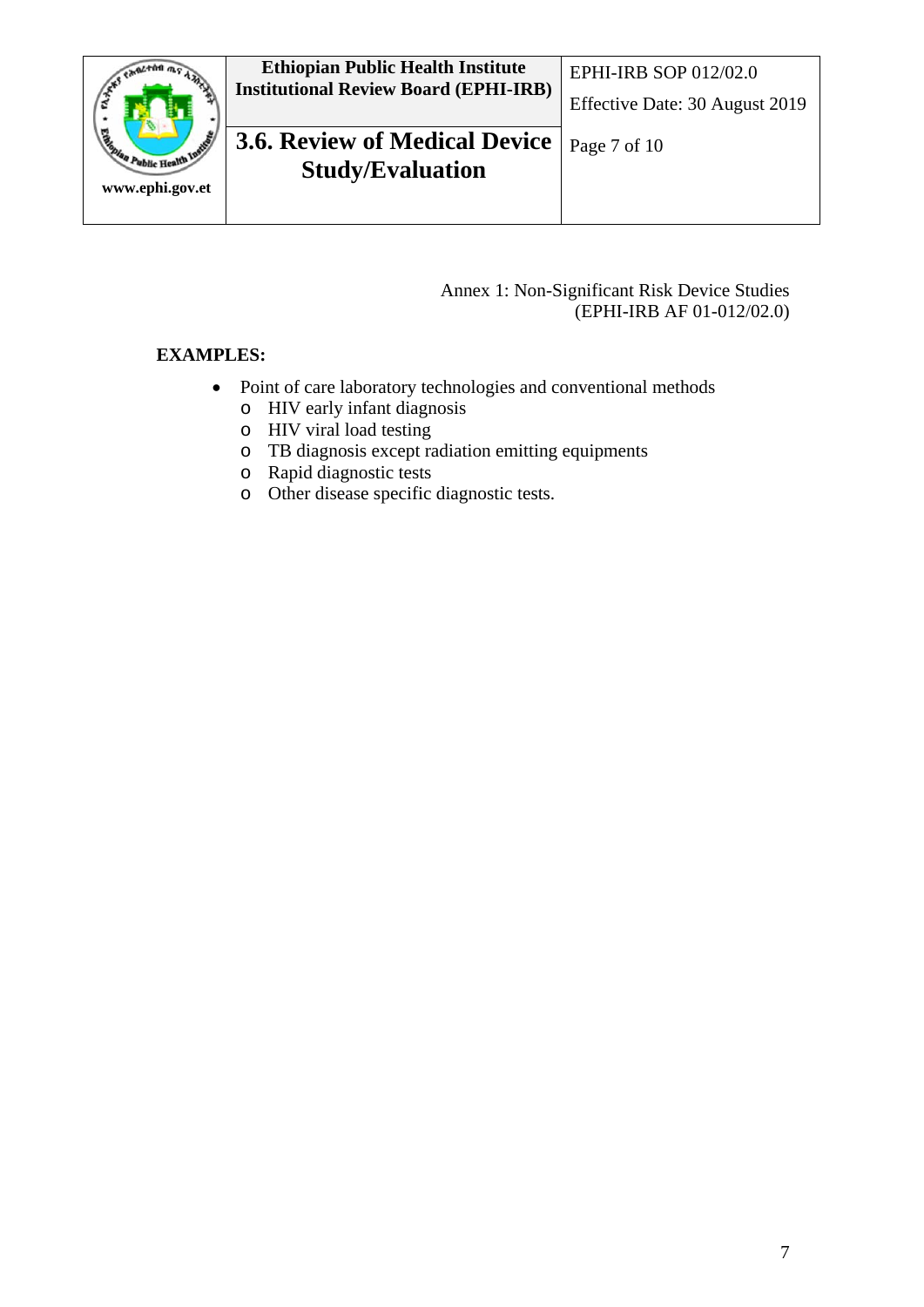

|            | <b>Ethiopian Public Health Institute</b><br><b>Institutional Review Board (EPHI-IRB)</b> | <b>EPHI-IRB SOP 012/02.0</b>   |
|------------|------------------------------------------------------------------------------------------|--------------------------------|
| <b>REA</b> |                                                                                          | Effective Date: 30 August 2019 |
| state      | 3.6. Review of Medical Device                                                            | Page 8 of 10                   |
| et         | <b>Study/Evaluation</b>                                                                  |                                |
|            |                                                                                          |                                |

Annex 2: Significant Risk Device Studies (EPHI-IRB AF 02-012/02.0)

# <span id="page-7-0"></span>**EXAMPLES:**

# **General Medical Use**

### **Catheters:**

- Cardiology diagnostic, treatment, transluminal coronary angioplasty, intra-aortic balloon with control system
- Gastroenterology and Urology biliary and urologic
- General Hospital long-term percutaneous, implanted, subcutaneous and intravascular
- Neurology cerebrovascular, occlusion balloon
- Collagen Implant Material for use in ear, nose and throat, orthopedics and plastic surgery
- **Lasers for use in Ob/Gyn, cardiology, gastro-enterology, urology,** pulmonary, ophthalmology and neurology
- **Tissue Adhesives for use in neurology, gastro-enterology,** ophthalmology, general and plastic surgery, and cardiology

# **Anesthesiology**

- **Respiratory Ventilators**
- Electro-anesthesia Apparatus
- Gas Machines for Anesthesia or Analgesia
- High Frequency Jet Ventilators greater than 150 BPM

### **Cardiovascular**

- **Arterial Embolization Device**
- Artificial Heart, permanent implant and short-term use
- Cardiac Bypass Systems: oxygenator, cardiopulmonary blood pump, ventricular assist devices
- Cardiac Pacemaker/Pulse Generator: implantable, external transcutaneous, antitachycardia, esophageal
- **Cardiovascular/Intravascular Filters**
- **Coronary Artery Retroperfusion System**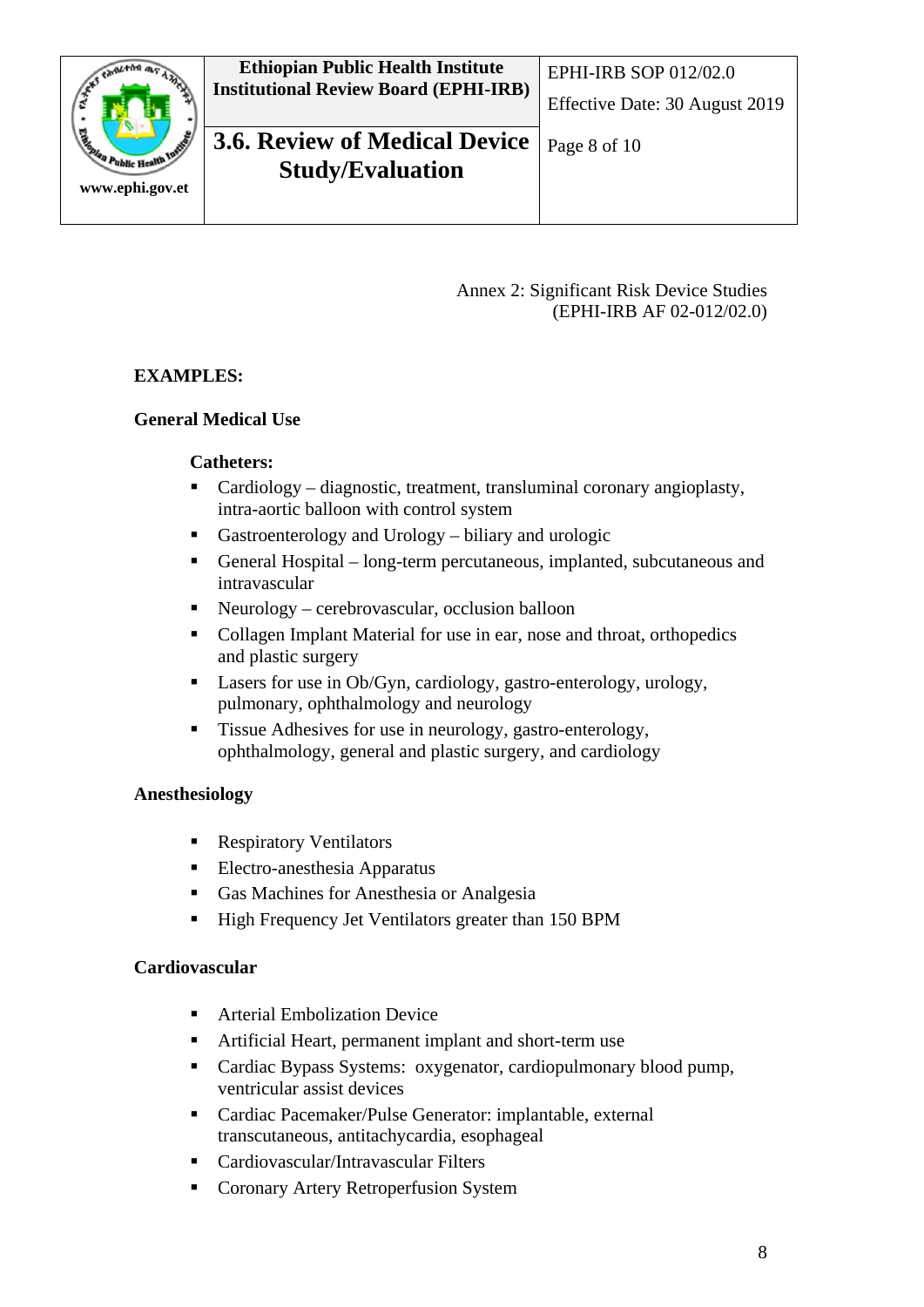

- **DC-Defibrillators**
- **Implantable Cardioverters**
- **Laser Coronary Angioplasty Device**
- Pacemaker Programmer
- **Percutaneous Conduction Tissue Ablation Electrode**
- Replacement Heart Valve
- Vascular and Arterial Graft Prostheses

### **DENTAL**

■ Endosseous Implant

# **Ear, Nose and Throat**

- Cochlear Implant
- Total Ossicular Prosthesis Replacement
- Gastroenterology and Urology
- **Anastomosis Device**
- Endoscope and/or Accessories
- **Extracorporeal Hyperthermia System**
- **Extrocorporeal Photophersis System**
- **Extracorporeal Shock-Wave Lithotriptor**
- Kidney Perfusion System
- **•** Mechanical/Hydraulic Impotence and Incontinence Devices
- **Implantable Penile Prosthesis**
- **Peritoneal Shunt**

# **General and Plastic Surgery**

- Absorbable Hemostatic Agents
- **Artificial Skin**
- Injectable Silicone
- Implantable Prostheses: chin, nose, cheek, ear
- **Sutures**

# **General Hospital**

**Infusion Pumps:** Implantable and closed-loop, depending on infused drug